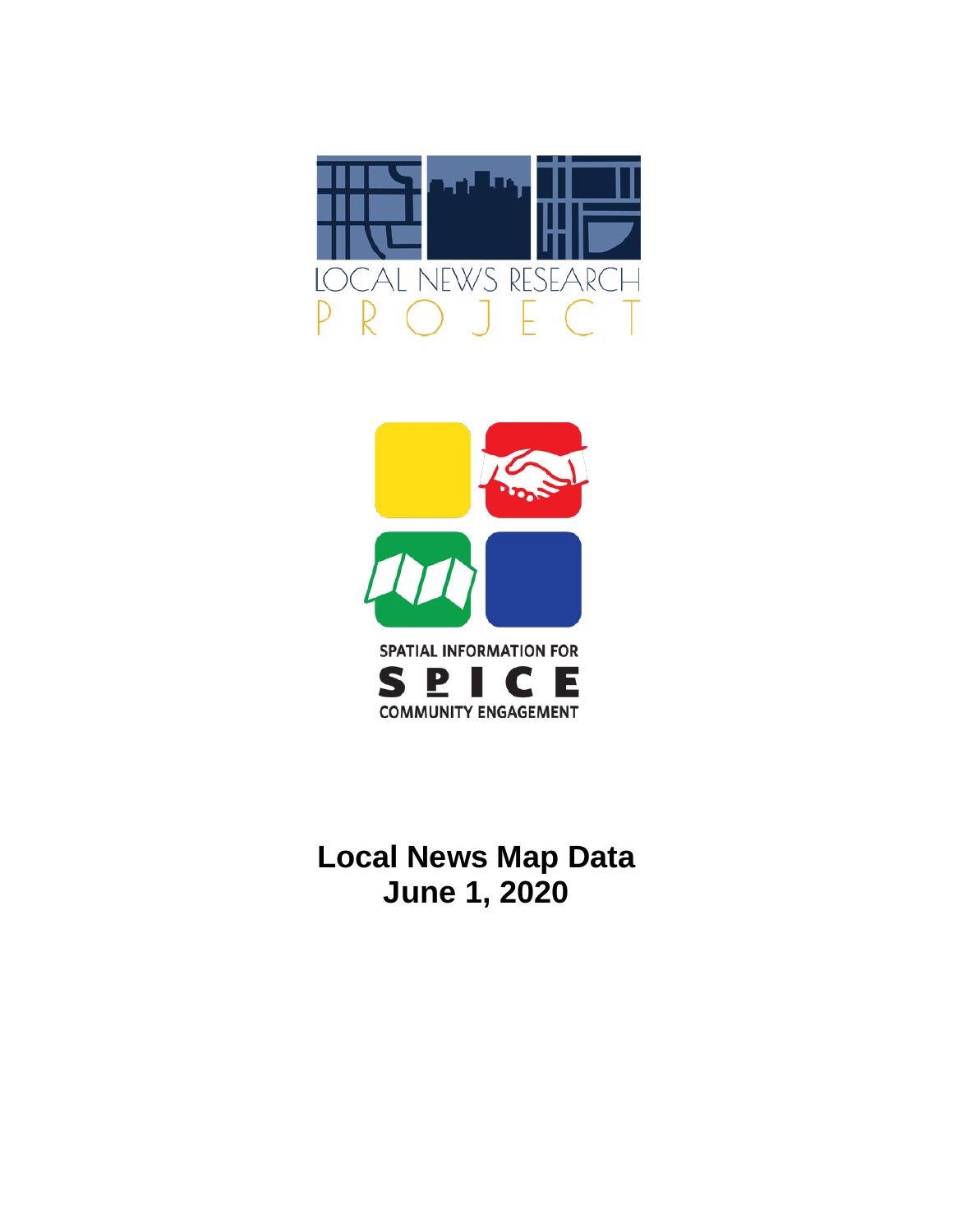### ABOUT THIS PROJECT

The Local News Map is a crowd-sourced resource that tracks what is happening to local newspapers, broadcast outlets and online news sites in communities across Canada. It displays data going back to 2008, which marked the beginning of a deep recession and a turning point for many previously profitable local news organizations. This report, which is produced every two months and archived [here,](http://localnewsresearchproject.ca/category/local-news-map-data) summarizes the latest data available on the map.

For the purposes of this project, a local news outlet is defined as a news organization that maintains independence from those it covers, demonstrates a commitment to accuracy/transparency, and is devoted primarily to reporting and publishing timely, originallyproduced news about local people, places, issues and events in a defined geographic area.

This project is the result of a collaboration between Professor [April Lindgren,](http://rsj.journalism.ryerson.ca/team/april-lindgren/) lead investigator for the [Local News Research Project](http://localnewsresearchproject.ca/) at Ryerson University's School of Journalism and Associate Professor [Jon Corbett,](http://joncorbett.com/JonCorbett/Home.html) who leads the University of British Columbia's SpICE [Lab](http://spice.geolive.ca/) (Spatial Information for Community Mapping). It was created with financial support from [Canadian Geospatial and Open Data Research Partnership;](http://geothink.ca/) Canadian Media Guild/CWA Canada; Canadian Journalists for Free Expression; a Mitacs Accelerate grant; Unifor; and Ryerson University.

Credits/citations: The Local News Map is a joint project of the Local News Research Project at Ryerson University's School of Journalism and the University of British Columbia's SpICE Lab (Spatial Information for Community Mapping).

Lindgren, April and Corbett, Jon. *Local News Map Data.*  <http://localnewsresearchproject.ca/category/local-news-map-data>

Visit the map:<https://localnewsmap.geolive.ca/>

Contact us: [localnewspoverty@gmail.com](mailto:localnewspoverty@gmail.com)

## **Contents**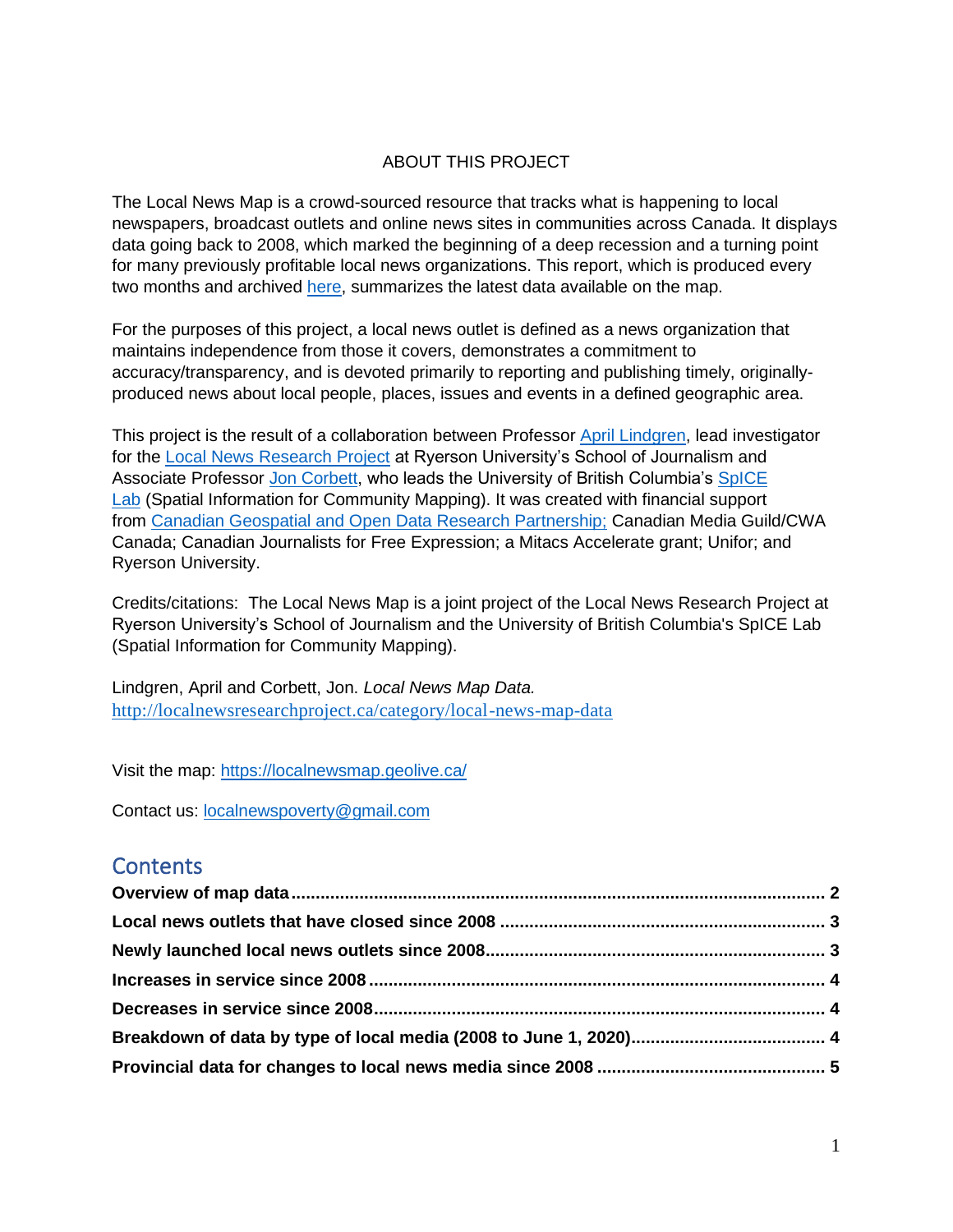# <span id="page-2-0"></span>Overview of map data

The map displayed a total of 597 markers representing changes to local news outlets of all types between 2008 and June 1, 2020.

| Breakdown of all markers by   |     |  |  |
|-------------------------------|-----|--|--|
| type of change that occurred: |     |  |  |
| closed                        | 279 |  |  |
| closed due to                 | 56  |  |  |
| merger                        |     |  |  |
| daily (free) becomes          | 1   |  |  |
| a community paper             |     |  |  |
| daily becomes a               | 11  |  |  |
| community paper               |     |  |  |
| decrease in service           | 76  |  |  |
| increase in service           | 23  |  |  |
| new                           | 110 |  |  |
| new outlet produced           | 19  |  |  |
| by merger                     |     |  |  |
| shifted to online             | 22  |  |  |



| Breakdown of all markers |
|--------------------------|
| by type of media:        |

| community paper    | 332 |
|--------------------|-----|
| daily paper - free | 32  |
| daily paper - paid | 49  |
| online             | 88  |
| radio - private    | 24  |
| radio - public     | 11  |
| TV - private       | 33  |
| TV - public        | 28  |
|                    |     |

Breakdown of all markers by ownership:

| uwuuunu                 |     |
|-------------------------|-----|
| Independent owners      | 131 |
| Postmedia               | 71  |
| <b>Black Press</b>      | 37  |
| Transcontinental        | 36  |
| Metroland               | 34  |
| Sun Media               | 29  |
| CBC/Radio-Canada        | 28  |
| Torstar                 | 24  |
| <b>Glacier Media</b>    | 21  |
| <b>Saltwire Network</b> | 16  |
| Quebecor                | 15  |
| Bell Media              | 13  |
| Rogers Media            | 13  |
| Village Media           | 10  |
| Other                   | 119 |

Note: only owners with more than 10 markers are listed in the table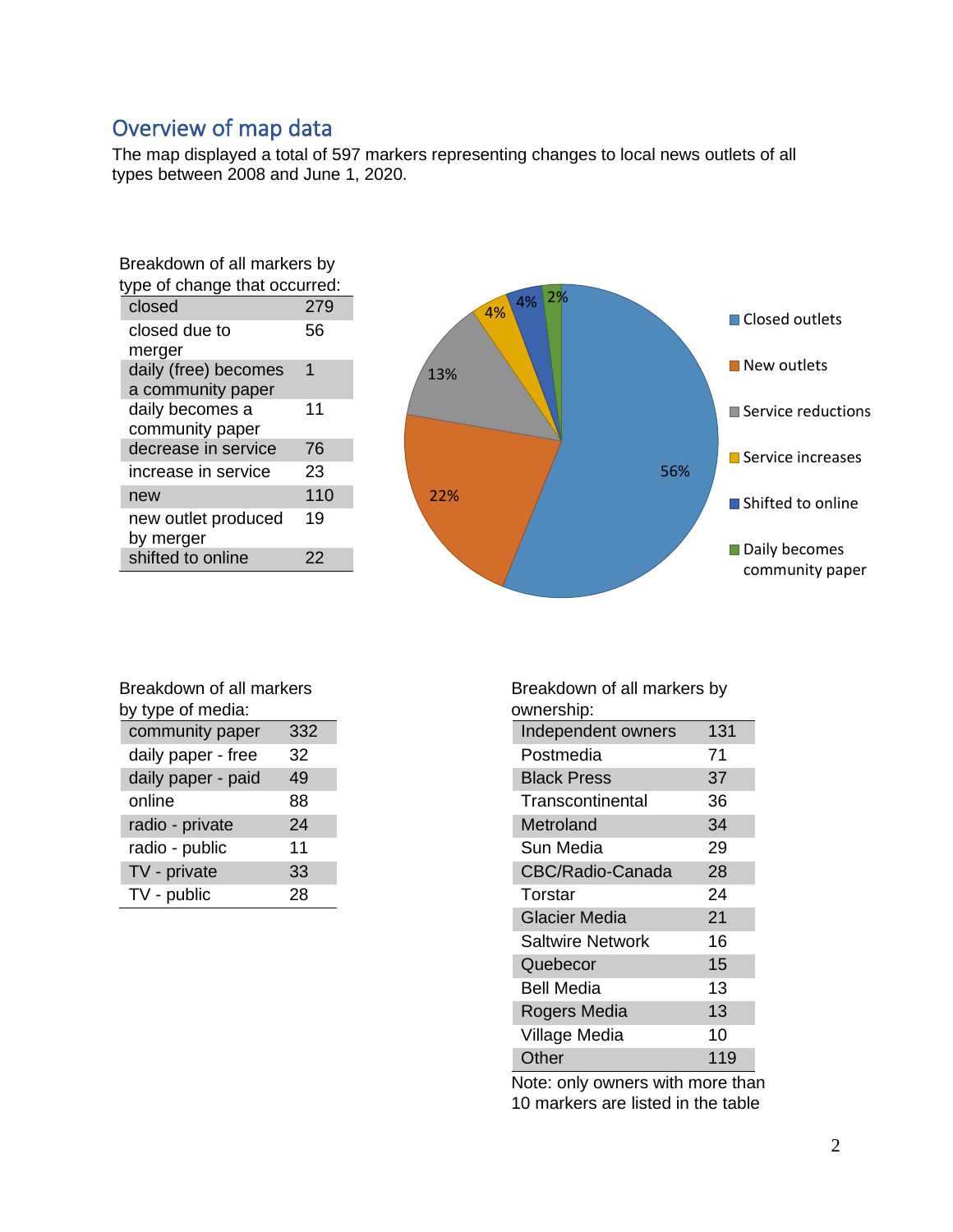## <span id="page-3-0"></span>Local news outlets that have closed since 2008

Total number of closings: 335 (279 direct closings + 56 closings due to mergers) Number of communities where a local news outlet has closed: 236

| Breakdown of closings by<br>type of media: |     |  |  |
|--------------------------------------------|-----|--|--|
| community paper                            | 242 |  |  |
| daily paper - free                         | 28  |  |  |
| daily paper - paid                         | 13  |  |  |
| online                                     | 19  |  |  |
| radio - private                            | 16  |  |  |
| radio - public                             | 6   |  |  |
| $TV$ – private                             | 11  |  |  |
| $TV$ – public                              | 0   |  |  |

| Breakdown of closings by ownership: |    |  |
|-------------------------------------|----|--|
| Independent                         | 52 |  |
| Postmedia                           | 48 |  |
| Transcontinental                    | 32 |  |
| Black Press                         | 28 |  |
| Sun Media                           | 25 |  |
| Torstar                             | 23 |  |
| Metroland                           | 20 |  |
| Glacier Media                       | 16 |  |
| Other                               | 91 |  |

Note: only owners with more than 10 markers are named in the table

## <span id="page-3-1"></span>Newly launched local news outlets since 2008

Total number of markers representing new outlets: 129 (110 new outlets + 19 new outlets produced by mergers)

Number of communities where a new local news outlet has been launched: 94

| Breakdown of new outlets<br>by media type: |    |  |  |
|--------------------------------------------|----|--|--|
| community paper                            | 48 |  |  |
| daily paper - free                         | 1  |  |  |
| online                                     | 62 |  |  |
| radio - private                            | 7  |  |  |
| radio - public                             | 3  |  |  |
| $TV$ – private                             | 3  |  |  |
| $TV$ – public                              | 5  |  |  |

| Breakdown of new outlets by<br>ownership: |                |  |  |
|-------------------------------------------|----------------|--|--|
| Independent                               | 64             |  |  |
| Village Media                             | 9              |  |  |
| Metroland                                 | $\overline{7}$ |  |  |
| Rogers Media                              | 6              |  |  |
| <b>Black Press</b>                        | $\overline{4}$ |  |  |
| TVO                                       | 4              |  |  |
| <b>Your Community</b>                     | 4              |  |  |
| Voice                                     |                |  |  |
| CBC/Radio-Canada                          | 4              |  |  |
| <b>Glacier Media</b>                      | 3              |  |  |
| <b>Saltwire Network</b>                   | $\frac{3}{2}$  |  |  |
| The Jim Pattison                          |                |  |  |
| <b>Broadcast Group</b>                    |                |  |  |
| Transcontinental                          | 2              |  |  |
| <b>First Peoples Radio</b>                | $\overline{2}$ |  |  |
| Lexis Media                               | $\overline{2}$ |  |  |
| Other                                     | 13             |  |  |
| 34 I.<br>المتحافظ المتحلة                 | 1 I.           |  |  |

Note: only owners with more than 1 marker are named in the table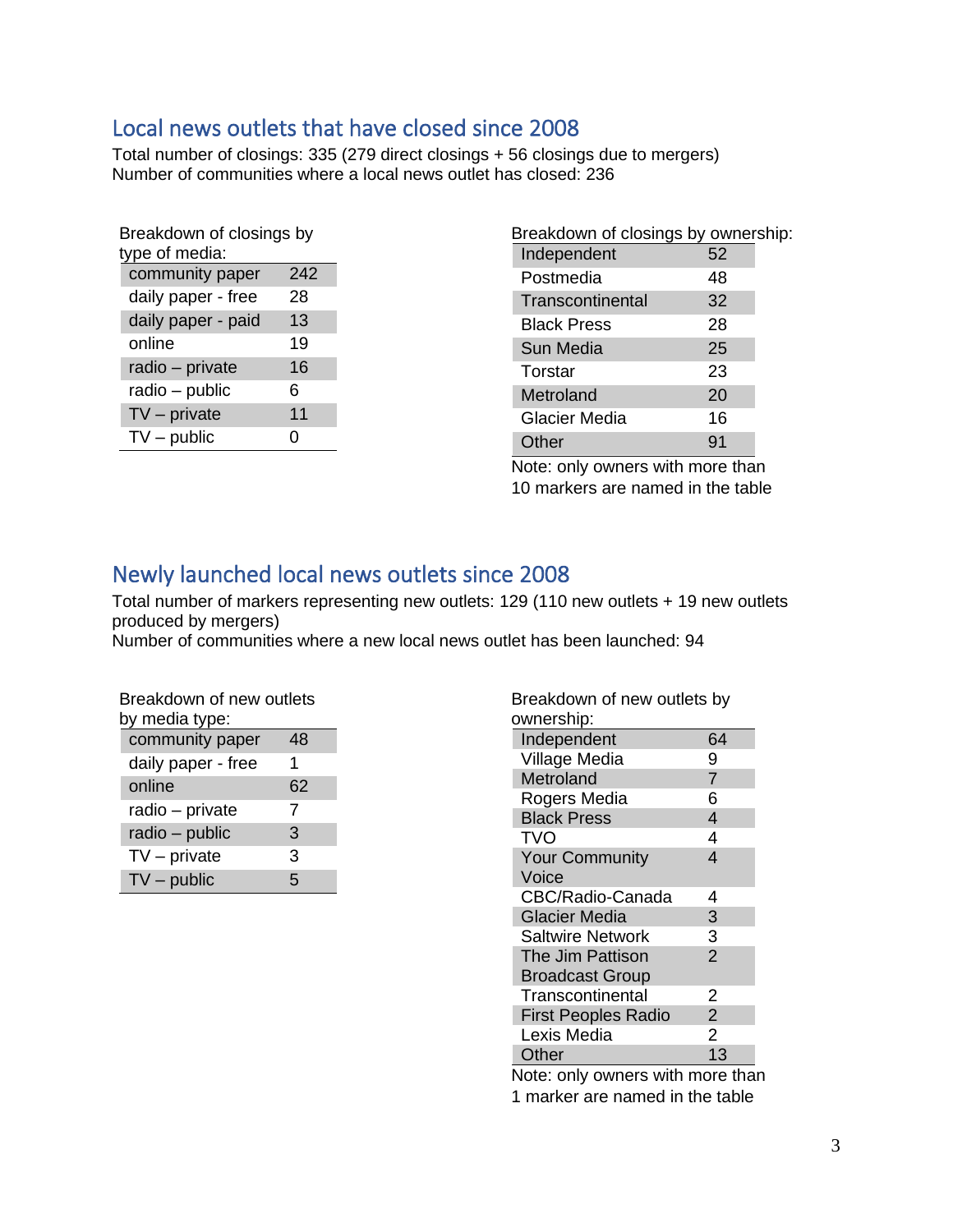## <span id="page-4-0"></span>Increases in service since 2008

Total number of service increases: 23 Number of affected communities: 20

Breakdown of service increases by type of media:

| community paper    | 3 |  |
|--------------------|---|--|
| daily paper - free | O |  |
| daily paper - paid | 2 |  |
| online             | 7 |  |
| radio - private    | 0 |  |
| radio - public     | 1 |  |
| TV - private       | g |  |
| TV - public        | 1 |  |

Note: Examples of service increases include longer local news casts, the launch of a new local news program, increased frequency of publication for newspapers

## <span id="page-4-1"></span>Decreases in service since 2008

Total number of service reductions: 76 Number of affected communities: 50

| Breakdown of service reductions |    |  |  |
|---------------------------------|----|--|--|
| by type of media:               |    |  |  |
| community paper                 | 20 |  |  |
| daily paper - free              | 1  |  |  |
| daily paper - paid              | 21 |  |  |
| online                          | 0  |  |  |
| radio - private                 | 1  |  |  |
| radio - public                  | 1  |  |  |
| TV - private                    | 10 |  |  |
| TV - public                     | 22 |  |  |

Note: Examples of service decreases include shorter newscasts or fewer print editions per week for newspapers

# <span id="page-4-2"></span>Breakdown of data by type of local media (2008 to June 1, 2020)

## **NEWSPAPERS**

• Total number of markers representing changes at newspapers: 413

*Closings*

- Total number of newspapers that have closed: 283 (227 direct closings + 56 closings due to mergers)
- Number of communities where newspapers have closed: 217

#### *Launches*

- Total number of markers representing newly launched newspapers: 49 (30 new outlets + 19 new outlets produced by mergers)
- Number of communities where new newspapers have launched: 45

*Community newspaper markers on the map (published fewer than five times per week)* 

- Total number of community newspaper markers: 332
- Total number of community newspapers that have closed: 242 (189 direct closings + 53 closings due to mergers)
- Number of communities affected by the closing of a community paper: 196
- Total number of new community newspapers: 48 (29 new outlets + 19 new outlets produced by mergers)
- Number of communities where a new community paper has launched: 44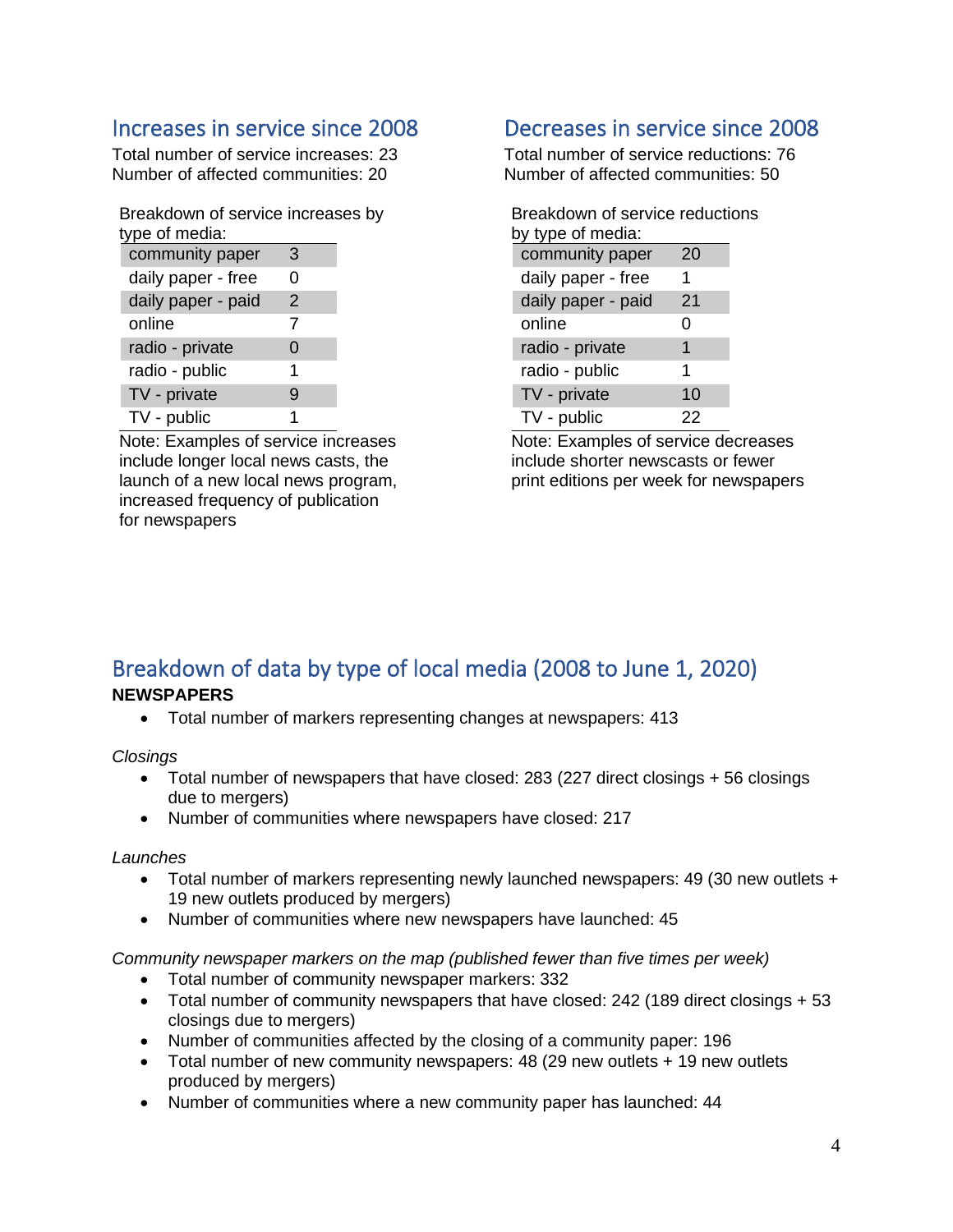#### **DIGITAL NEWS SITES**

- Total number of markers representing changes at online news sites: 88
- Total number of newly launched online news sites: 62
- Total number of closed online news sites: 19
- Total number of online news sites service increases: 7

#### **RADIO**

- Total number of markers representing changes at radio stations: 35
- Total number of new radio stations: 10
- Total number of closed radio programs: 22
- Total number of radio station service reductions: 2
- Total number of radio station service increases: 1

#### **TELEVISION**

- Total number of markers representing changes to television stations: 61
- Total number of new TV stations: 8
- Total number of closed TV stations: 11
- Total number of TV station service reductions: 32
- Total number of TV station service increases: 10

## <span id="page-5-0"></span>Provincial data for changes to local news media since 2008

| <b>Province</b>              | <b>Number of</b><br>closings/<br>closings<br>due to<br>mergers | <b>Number of</b><br>new/new<br>outlets due<br>to merger | <b>Number of</b><br>service<br>reductions | <b>Number of</b><br>service<br><i>increases</i> | Total # of<br>markers |
|------------------------------|----------------------------------------------------------------|---------------------------------------------------------|-------------------------------------------|-------------------------------------------------|-----------------------|
| Alberta                      | 41                                                             | 15                                                      | 12                                        |                                                 | 69                    |
| <b>British Columbia</b>      | 62                                                             | 26                                                      | 12                                        | $\overline{2}$                                  | 102                   |
| Manitoba                     | 14                                                             | 3                                                       | 4                                         |                                                 | 22                    |
| <b>New Brunswick</b>         | 5                                                              | $\overline{4}$                                          |                                           | 1                                               | 11                    |
| Newfoundland and<br>Labrador | 12                                                             | $\overline{2}$                                          | 4                                         | 0                                               | 18                    |
| <b>Northwest Territories</b> | 2                                                              | 1                                                       |                                           | 1                                               | 5                     |
| Nova Scotia                  | 16                                                             | 8                                                       | 5                                         | $\overline{2}$                                  | 31                    |
| Nunavut                      | $\Omega$                                                       | 0                                                       | 0                                         | $\overline{0}$                                  | $\overline{0}$        |
| Ontario                      | 120                                                            | 58                                                      | 46                                        | 9                                               | 233                   |
| <b>Prince Edward Island</b>  | $\Omega$                                                       | 0                                                       |                                           | $\overline{0}$                                  | 1                     |
| Quebec                       | 49                                                             | 9                                                       | 21                                        | $\overline{2}$                                  | 81                    |
| Saskatchewan                 | 14                                                             | 3                                                       | 2                                         | $\overline{4}$                                  | 23                    |
| Yukon                        | 0                                                              | 0                                                       |                                           | 0                                               |                       |
| Canada (total)               | 335                                                            | 129                                                     | 110                                       | 23                                              | 597                   |

Breakdown of changes to local news outlets by province